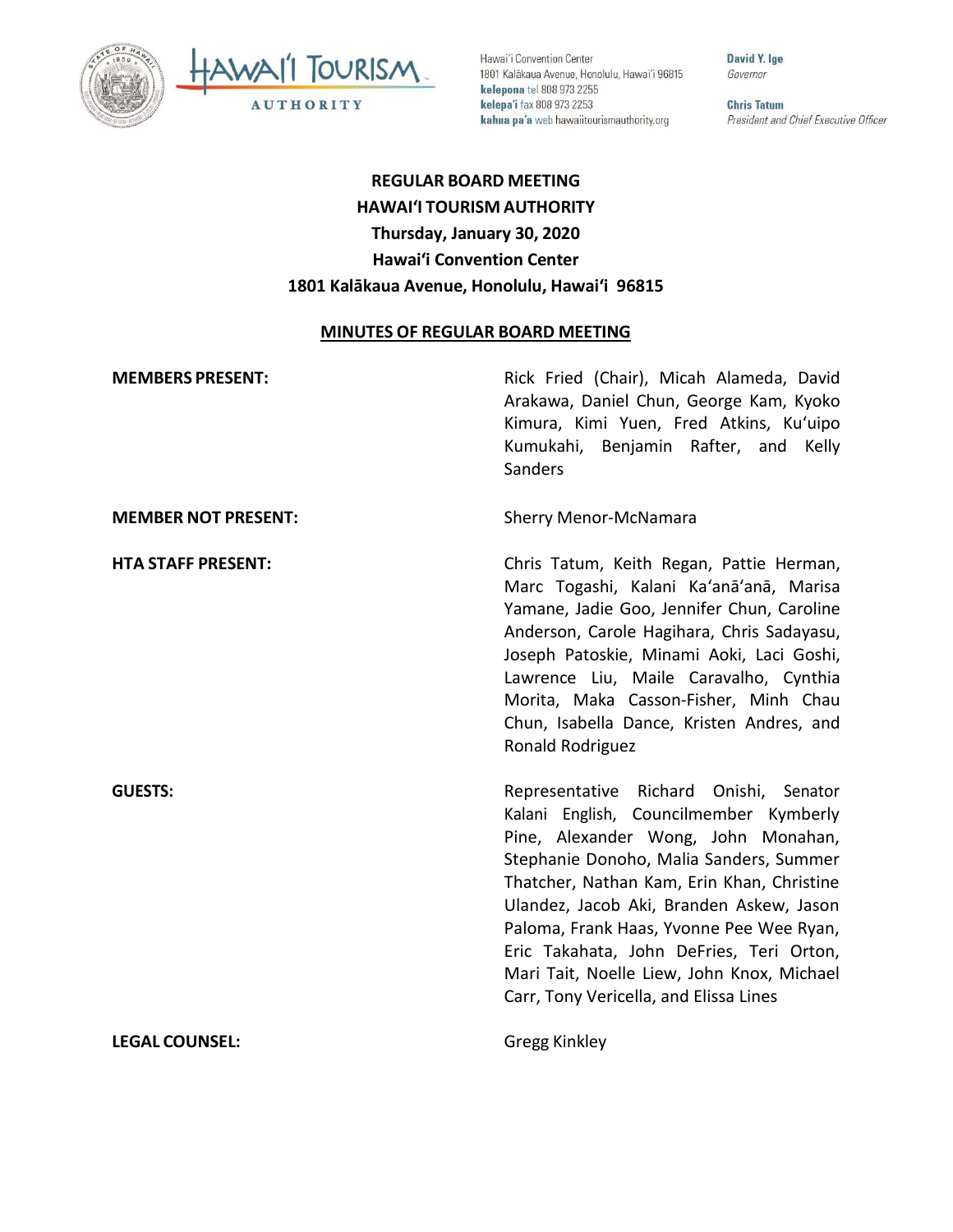#### **1. Call to Order and Pule**

Chair Rick Fried called the meeting to order at 9:32 AM. Kalani Ka'anā'anā opened the meeting with a moment of silence to honor the lives of the two police officers who were killed in the line of duty, Tiffany Enriquez and Kaulike Kalama, followed by a pule. Mr. Ka'anā'anā shared the concept of "one heartbeat together" encouraging those in attendance to keep everyone affected in their thoughts and prayers. He added that January 17th marked the 127th anniversary of the overthrow of the Hawaiian Kingdom. He further added that despite the painful memory, Hawai'i's people still have a responsibility to nurture these islands, and in return, Hawai'i will nurture its people. Mr. Ka'anā'anā introduced Ku'uipo Kumukahi and Haulani Aiu to perform Kaulana Nā Pua ("Famous are the Flowers").

### **2. Approval of Minutes of the December 19, 2019 Board Meeting**

Chair Fried requested a motion to approve the meeting minutes from the December board meeting. George Kam made a motion, which was seconded by Ms. Kumukahi. The motion was unanimously approved. Chair Fried welcomed Representative Richard Onishi, Senator Kalani English, and Councilmember Kymberly Pine to the meeting.

# **3. Report of Permitted Interactions at an Informational Meeting or Presentation Not Organized by the Board under H.R.S. § 92-2.5(c)**

Chair Fried asked the Board whether there were any permitted interactions to report, and there were none. Chair Fried shared a copy of an article from the New York Times titled "36 Hours in Honolulu."

# **4. Report of the CEO Relating to Staff's Implementation of HTA's Programs during December 2019**

Chief Executive Officer Chris Tatum discussed issues relating to the coronavirus. HTA has suspended promotional activities towards China and have shifted their resources from promotion to education, communication, and support, particularly for visitors that are already in Hawai'i.

Mr. Tatum discussed the Polynesian Hall of Fame Football Game and the events of that week. He highlighted community participation and commended the success of the student clinics. He added that three students who played in the game have received Division I football scholarships. Events were held at Campbell High School and Kaimuki High School, including visits by Tua Tagovailoa, who Mr. Tatum said is a positive representative for the state of Hawai'i.

Mr. Tatum introduced Chief Administrative Officer Keith Regan. Mr. Regan then welcomed the newest member of the HTA team, Kristen Andres, who will serve as an administrative assistant for HTA.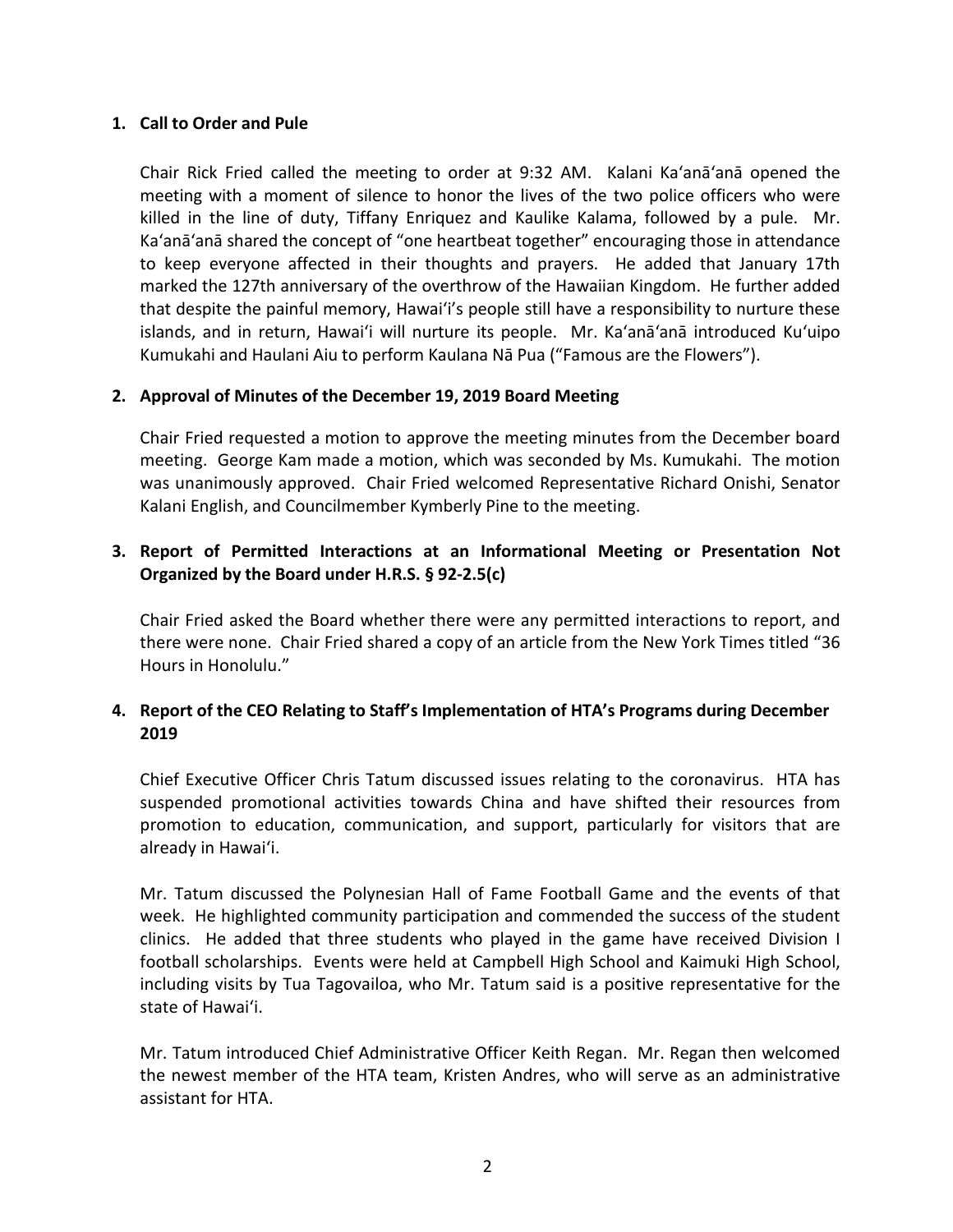Micah Alameda applauded the student clinics and shared how these clinics lift the community.

Kyoko Kimura asked whether Honolulu airport has begun screening for the coronavirus, and Mr. Tatum responded in the affirmative. Chair Fried added that Hawai'i has been proactive and is one of twenty cities actively screening visitors for the virus.

### **5. Presentation on Support for the 13th Festival of Pacific Arts & Culture**

Chair Fried introduced Sen. Kalani English and Rep. Richard Onishi to discuss the Festival of Pacific Arts & Culture ("FESTPAC"). Senator English is the chair of the FESTPAC Commission, which was created by the Hawai'i State Legislature. The festival includes 28 countries and has met once every four years since 1972, and this year, Hawai'i is hosting FESTPAC for the first time. One hundred delegates from each participating country will be in attendance. The festival theme will be "E Kū i Ka Hoe Uli," which means take hold of the steering paddle.

FESTPAC is requesting \$500,000 in financial support for the festival. Sen. English noted that this festival will bring in many heads of states for the island nations represented, which marks this as a high-level event. He then added that the festival will allow Hawai'i to reintegrate into the region and show that Hawai'i is culturally part of the region and not merely a part of North America. He noted that there will also be other events being held in conjunction with FESTPAC, like the Council of Indigenous Peoples, Association of Pacific Island Legislatures (APIL) General Assembly, the Pacific Philosophers Conference, and many others. He said that the participant countries are paying for their delegates to travel to Hawai'i, but the host country must provide food, lodging, and transportation. Chair Fried commented that there are numerous ancillary events that hosting FESTPAC will bring to the islands.

Fred Atkins asked whether any events will take place on the neighbor islands, and whether they will require any support from the neighbor islands. Sen. English replied that, at this time, there are no plans to hold any events outside of O'ahu, but that they are looking for ways to involve the other islands should funding be available.

Mr. Tatum complimented the event as a great opportunity for Hawai'i to show support for their cultures. Sen. English said that the opening ceremony, closing ceremony, and nightly reports will be broadcast in the region, which will be an opportunity to showcase Hawai'i.

David Arakawa asked whether there were any particular events that would be good for the Board or for the public to attend, and whether Sen. English would provide such a list. Sen. English responded that all events are free for the public, and the full schedule, once finalized, will be published online on the FESTPAC website. Rep. Onishi added that they plan to set aside specific seating areas for VIPs like visiting heads of state and sponsors.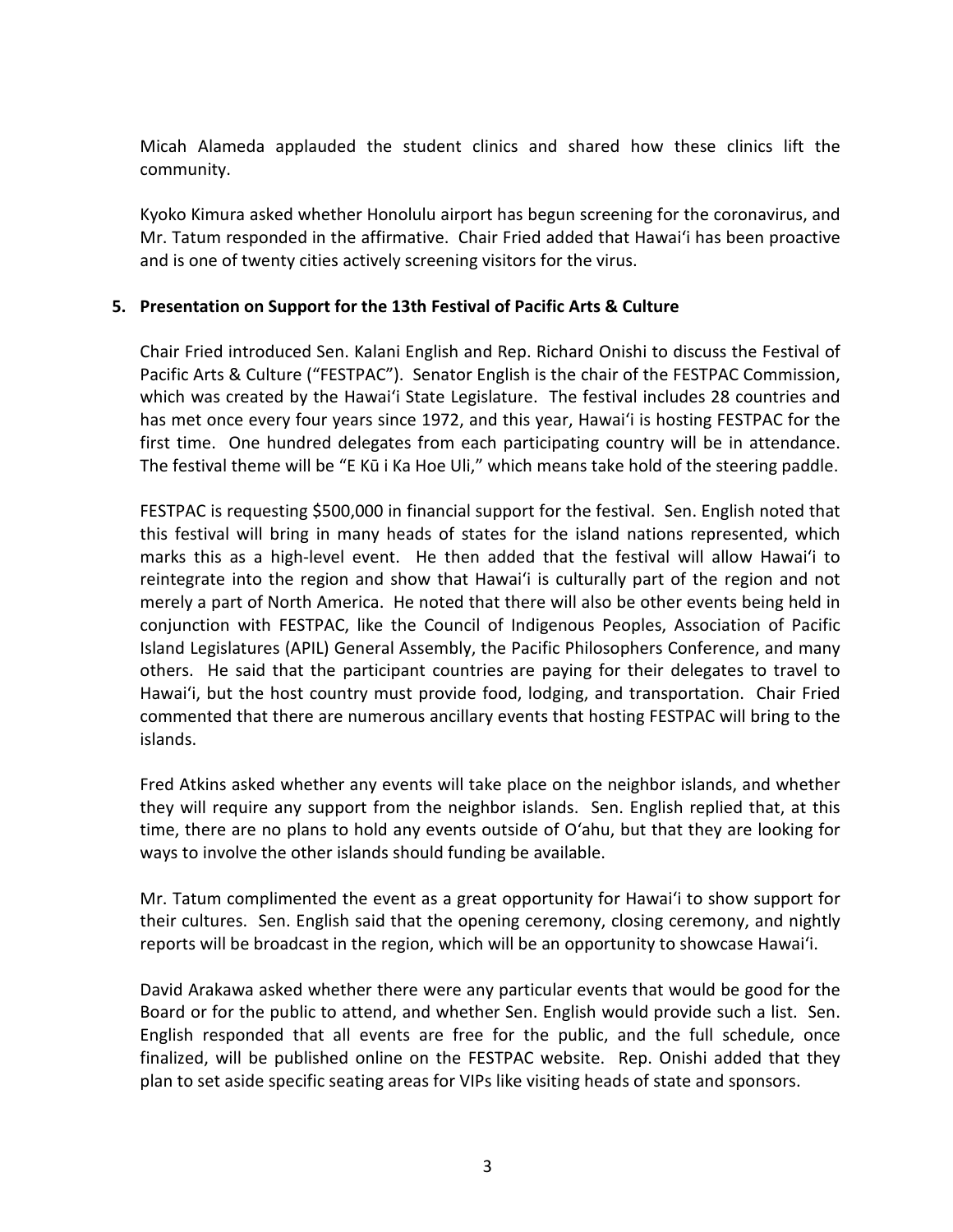Chair Fried noted that the funds will have to be reallocated from one area of the HTA budget to another if the Board approves funding.

Mr. Atkins asked whether Samoa will bring one or two delegations. Sen. English replied that there will be two: one from American Samoa and one from independent Samoa. He noted that a number of heads of state have expressed interest in attending, so there will be heads of governments, royal families, and ruling chiefs attending.

# **6. Requesting Board Approval for Resolution No. 2020-1-1 Authorizing the Transfer of an Unencumbered Appropriation within the Sports Main Budget Category to the Perpetuation of Hawaii Culture Main Budget Category Fiscal Year 2020 Budget in Support of the 13th Festival of Pacific Arts & Culture**

Chair Fried recognized Mr. Regan to present the resolution. Mr. Regan read aloud the resolution as contained in the board packet. The Sports Programs budget has an unallocated appropriation and unencumbered balance of approximately \$4.1 million. The resolution would reallocate an unencumbered appropriation of \$500,000 from the Sports Programs unallocated, unencumbered balance to the Perpetuating Hawaiian Culture - FESTPAC category budget. Chair Fried requested a motion to pass the resolution. Mr. Kam made a motion, which was seconded by Ms. Kumukahi. Chair Fried opened the matter for discussion. Kelly Sanders stated that the Marketing Committee voted unanimously to recommend that the Board fund FESTPAC. The Board voted to approve the resolution unanimously.

# **7. Presentation on Support for the 75th Commemoration of the End of World War II**

Chair Fried introduced Michael Carr, President & CEO of the Battleship Missouri Memorial, Elissa Lines, Executive Director of the Pacific Aviation Museum, and Tony Vericella, Executive Director of the Governor's 75th Anniversary Commemoration Committee. The committee's goal is to raise \$2.4 million for events to be held in Hawai'i. Mr. Carr introduced Ms. Lines who highlighted Hawai'i's historical significance in World War II. Ms. Lines then introduced Mr. Vericella, who discussed plans to find and encourage participation from veterans and civilians to provide oral history for exhibits and presentations. Mr. Vericella also discussed the educational and marketing opportunities for Hawai'i provided by the event. The committee is requesting \$500,000 for content creation, community engagement, and assisting WWII veterans to participate and attend, which is in line with what was requested for the Pearl Harbor 75th anniversary.

Mr. Vericella noted that a question arose in the Marketing Committee meeting, whether the committee is pursuing money at the state level. He said that Rep. Onishi and Sen. Wakai are members of the Commemoration Committee, and Rep. Onishi indicated that he is requesting a \$250,000 appropriation from the State Legislature. The legislature had allocated the same amount four years ago for the 75th anniversary of the bombing of Pearl Harbor. He then added that the committee is pursuing sponsorships from national and local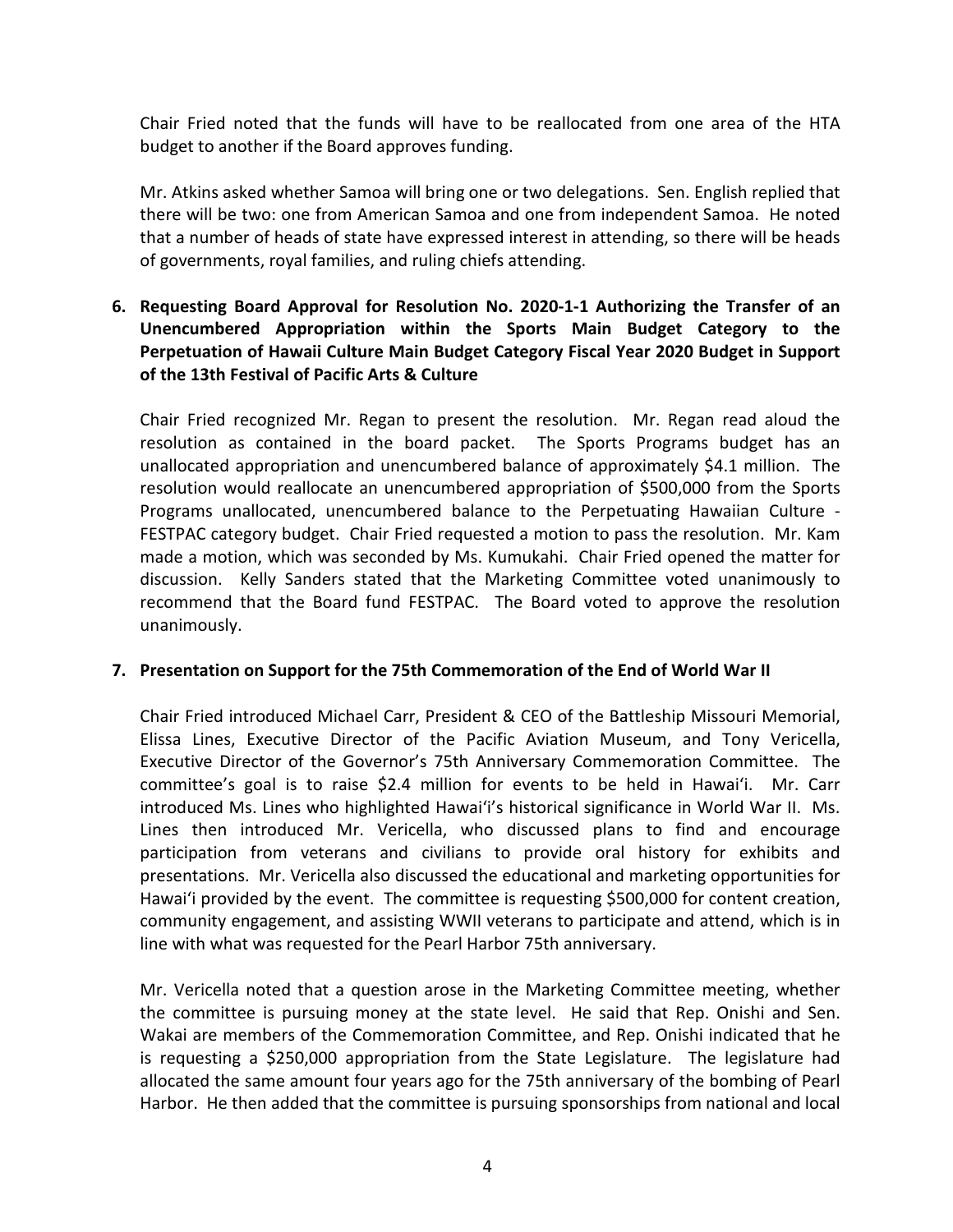sources and is reaching out to local travel industry partners for assistance with air, accommodation, and transportation.

Chair Fried shared that he attended the 75th Anniversary of the Liberation of Bruyerès, France, an event that honors the 442nd Regimental Combat Team, and noted that a number of people from Hawai'i and California attended.

Ms. Kumukahi asked if it was possible to change the September 2nd date for the main event. Mr. Vericella responded that that is not possible as September 2nd is the anniversary of the Japanese surrender at Tokyo Harbor on the U.S.S. Missouri. Ms. Kumukahi noted that September 2nd is also Queen Lili'uokalani's birthday and that an 'onipa'a is held on her birthday. Ms. Kumukahi added that the celebration happens either the weekend before or after, but September 2nd is her actual birthday. Mr. Vericelli asked to meet with Mr. Ka'anā'anā after the board meeting to discuss how to proceed as respectfully as possible.

Mr. Atkins commended the presenters for both FESTPAC and the Commemoration for their presentations and offered the Board's support if they require additional support beyond funding.

# **8. Requesting Board Approval for Resolution No. 2020-1-2 Authorizing the Transfer of an Encumbered Appropriation Balance within the Sports Main Category to the Community Main Category, Fiscal Year 2020 Budget in Support of the 75th Commemoration of the End of World War II**

Chair Fried recognized Mr. Regan to present the resolution. Chair Fried asked if the Board could forego reading the entire resolution aloud. Mr. Regan asked Gregg Kinkley if this would be acceptable, to which Mr. Kinkley responded in the affirmative. Mr. Kam asked how this resolution differed from the FESTPAC resolution. Mr. Regan responded that the only difference is that the funds will be allocated to the Community Engagement budget as opposed to the Perpetuating Hawaiian Culture budget. Chair Fried requested a motion to pass the resolution. Mr. Kam made a motion, which was seconded by Ms. Kumukahi. The Board voted to approve the resolution unanimously.

Chair Fried announced a break in the meeting at 10:55 AM. The meeting reconvened at 11:04 AM.

# **9. Presentation and Discussion of Current Market Insights and Conditions in Hawai'i and Key Major Hawai'i Tourism Markets, including the United States, Japan, Canada, Oceania, Other Asia, Europe, and Cruise**

Chair Fried introduced Jennifer Chun to discuss market insights and conditions. Ms. Chun discussed the statistics as contained in the board packet. She pointed out that the TAT collection numbers have not been updated for the past several publications, to which Chair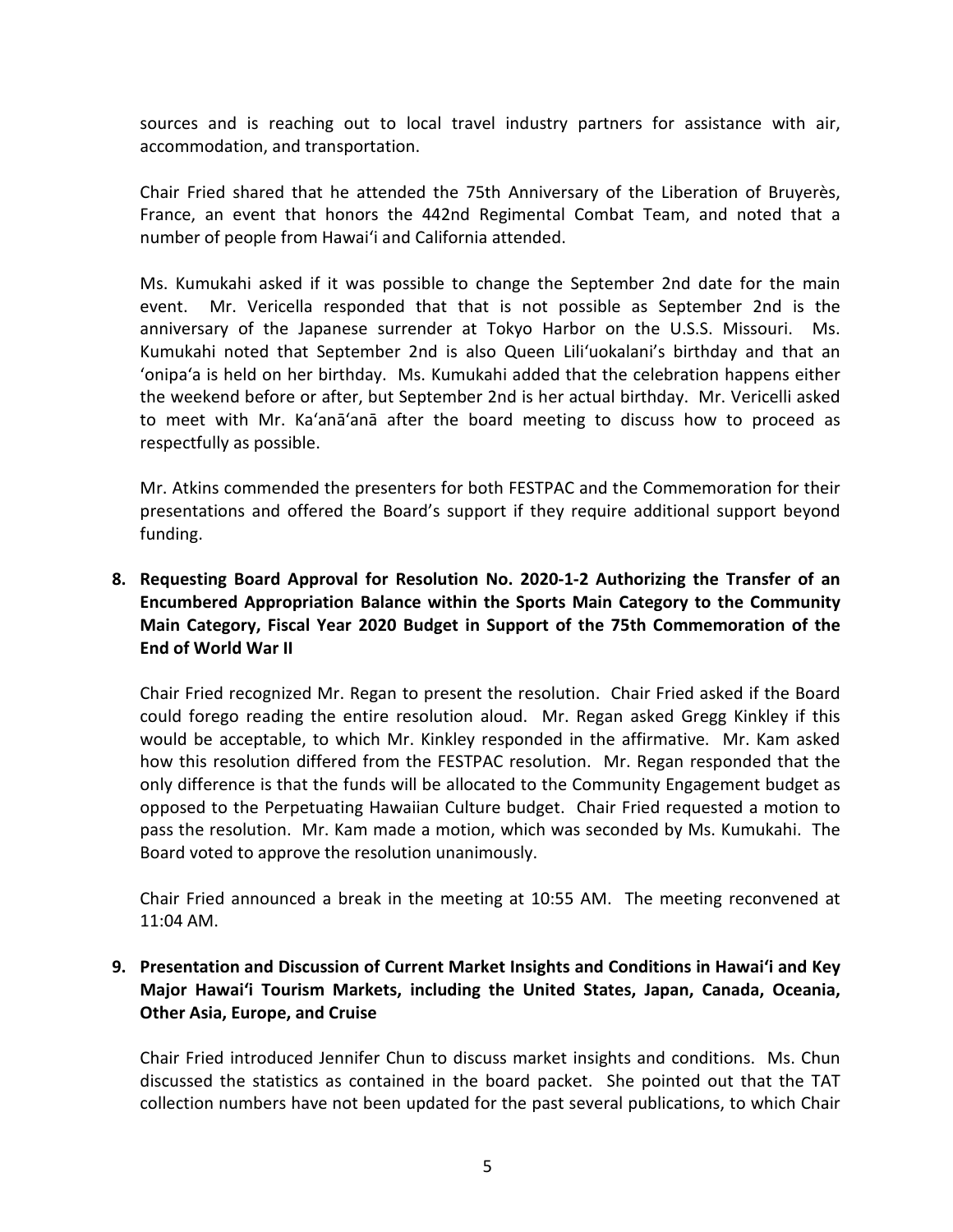Fried asked when the Board would receive those updated numbers. Ms. Chun replied that she has inquired with the Department of Tax, but has not yet received a response.

Ms. Kimura noted that the number of vacation rentals on O'ahu has decreased while the number on Maui has increased significantly. Mr. Kam suggested that this increase might be the result of Maui County not having the same enforcement laws as there are on O'ahu. Mr. Sanders said that it may be beneficial to understand where they derive these statistics. Ms. Chun replied that the statistics for vacation rentals come from an independent contractor called Transparent Inc. She added that this vendor draws statistics from a number of websites including Airbnb and Booking.com. The vendor is also working to draw statistics directly from the property managers.

Mr. Tatum invited Councilmember Kymberly Pine to speak. Councilmember Pine said that the vacation rental issue is not over, and many vacation rental owners on O'ahu have moved to the neighbor islands, primarily Maui and Hawai'i Island. She recommended the Board to encourage city councilmembers from the neighbor islands to take action if this is a concern. Chair Fried asked if Corp. Counsel has provided an update on the police power legality regarding the enforcement of vacation rentals on O'ahu, and Councilmember Pine responded that there have been no issues.

Mr. Regan added that there are many factors that contribute to these statistics, but the planning departments on neighbor islands are receiving data to help. Mr. Sanders noted that when the law was passed, O'ahu was separated into zones where there were vacation rentals. He asked whether the data shows if there have been declines by specific zones. Ms. Chun responded that the vendor only delineates it by Waikīkī (96815) and other zip codes.

Mr. Tatum asked if the law itself has changed or just the enforcement mechanisms. Councilmember Pine replied that the law is the same, but that it is now legal for enforcement teams to use what is on the internet as cause to investigate and enforce violations. Chair Fried asked if they are adequately staffed and what more is needed. Councilmember Pine replied that they are looking into changing their hiring practices.

#### **10. Presentation, Discussion and Action on HTA's Financial Reports for December 2019**

Chair Fried recognized Mr. Regan and Marc Togashi to present the financial reports. Mr. Regan said that HTA is on track with its expenditures, noting that HTA is utilizing about 74% of its budget. He then discussed in more detail each specific category as contained in the board packet. Mr. Regan then discussed the Budget Reallocation Summary as detailed in the board packet, noting that the two positions currently held by contractors would transition into full-time staff after completing the appropriate governmental procedures. Mr. Arakawa asked if the two spots held by independent contractors would be considered for the full-time positions. Mr. Regan responded in the affirmative, but HTA would still go through a recruiting process. He then said it is a good sign that HTA's programs are closing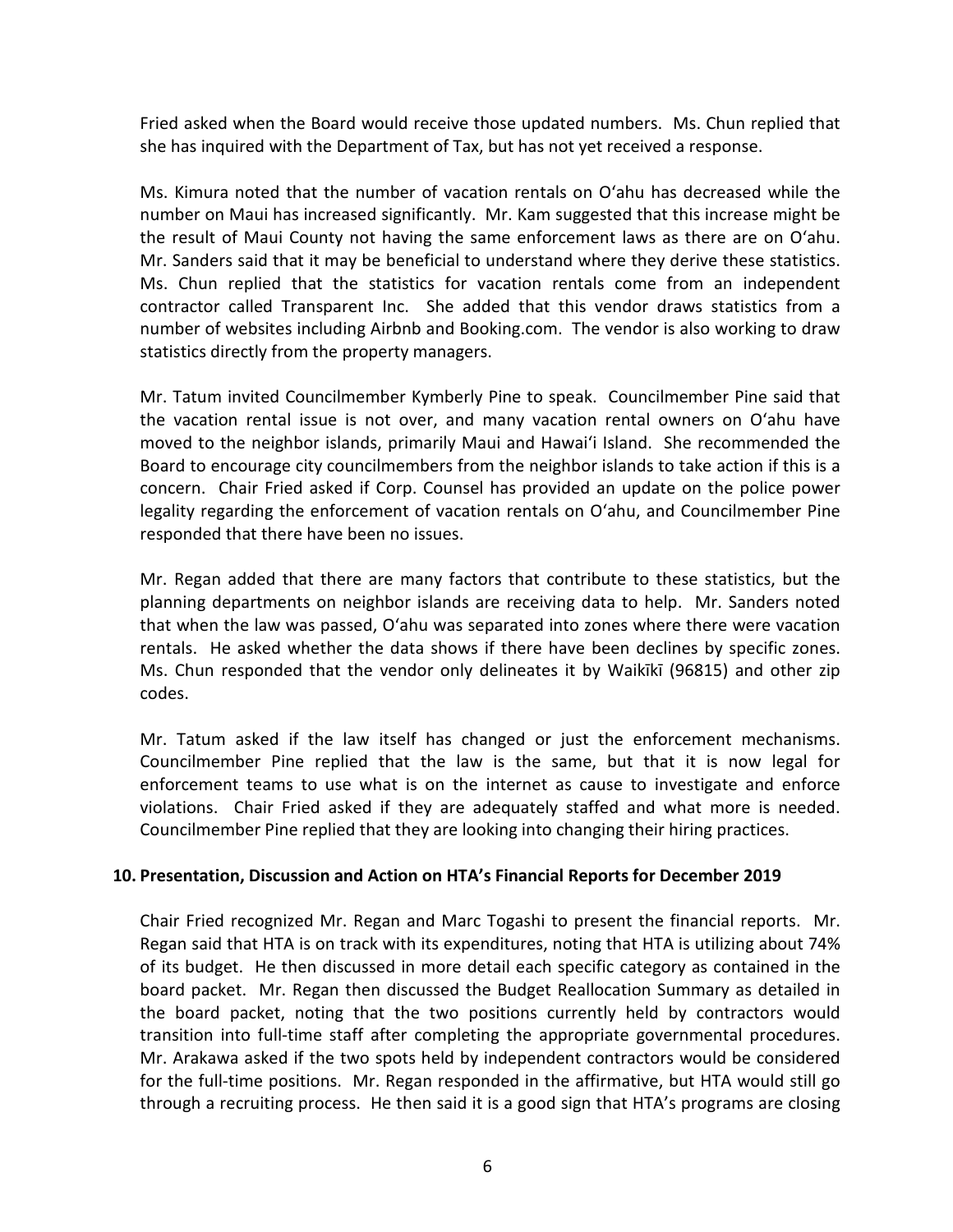their contracts and that the prior year encumbrances have dropped to \$21.7 million. He explained that closed contracts with unspent funds can then be reallocated elsewhere.

Chair Fried asked which department the two contractor positions are in, to which Mr. Regan responded that one is in Hawaiian Culture and the other in Community Enrichment.

Mr. Atkins asked if something was added to the Perpetuating Hawaiian Culture budget as the programs comprise approximately \$7.8 million while the final line item is for \$8.093 million. Mr. Togashi replied that the \$7.8 million is a subcategory within the larger category, and the difference is from salaries.

Chair Fried requested a motion to approve the financial report. Mr. Kam made a motion, which was seconded by Ms. Kumukahi. The Board voted to approve the financial report unanimously.

### **11. Update on the Status of the 2018 Audit Action Plan**

Chair Fried recognized Mr. Regan to provide an update on the status of the 2018 Audit Action Plan. Mr. Regan said that they have circulated a draft letter to the Attorney General's office relating to administrative costs and are close to finishing the last pieces of the audit action plan. Chair Fried asked why line item six has a completion date for September 2019, to which Mr. Regan replied that it was a typographical error. Mr. Regan added that positive developments have come from the audit such as moving its internal policies and procedures to a single access point, among other things.

# **12. Update Relating to the 2020 Legislative Session and Related Bills Relevant to HTA**

Chair Fried recognized Mr. Regan to provide an update on the 2020 legislative session. Mr. Regan said that their office has identified approximately 80 bills of interest in the House and the Senate related to TAT, home rule issues related to transient accommodations and hosting platforms, ocean safety, and funding appropriations. He added that HTA is currently tracking these bills and developing testimony as it presents itself. HTA has met with Rep. Onishi and Sen. Wakai for their input, and has also attended briefings held by the Finance Committee and the Ways and Means Committee, respectively. He noted that it is still early in the session.

Mr. Alameda asked what HTA's primary legislative goal is this session. Mr. Tatum responded that HTA did not sponsor any bills this session, but wants to ensure a consistent message from the tourist industry. He added that if a bill does not impact any of HTA's four pillars, it will not engage with it unless a representative or senator approaches HTA for its support. Mr. Tatum further added that there are a number of bills addressing TAT and environmental protection and will provide testimony if these bills get to hearing. Chair Fried said that he has received positive feedback from legislators that Mr. Tatum and not a hired lobbyist has been appearing at the legislature.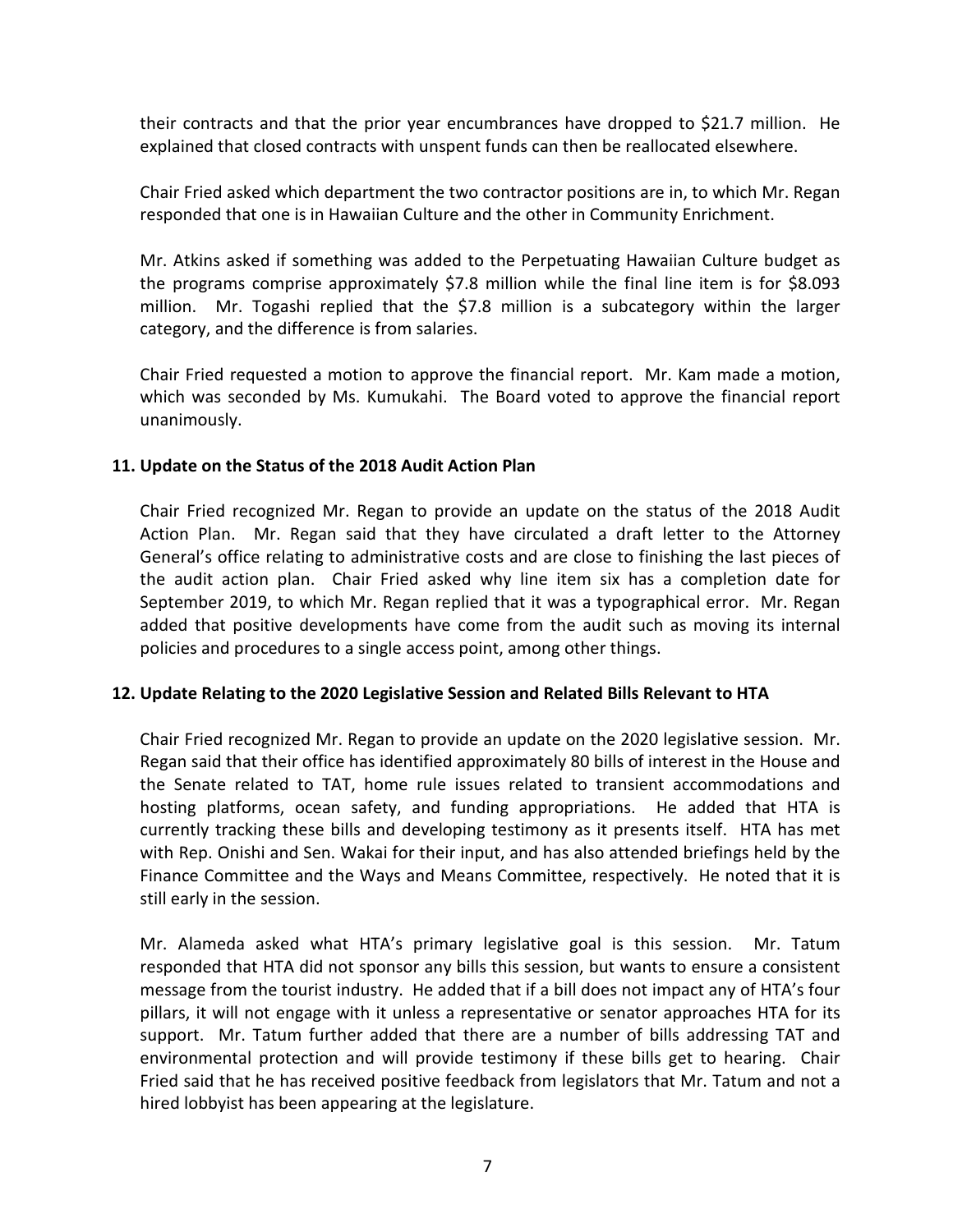Mr. Arakawa raised four points. First, if there is legislation that affects the tourist industry, to please be aware of any intended or unintended consequences impacting the people who work in the industry and the industry itself. Second, keep lines of communication open. Third, HTA must remain independent of elected legislators. HTA's voice should align with the chairs of the Senate and House tourism committees, but they do not run the tourist industry or HTA. Fourth, if HTA's industry partners or stakeholders raise issues that the legislature can address, bring them to the attention of the HTA team. Chair Fried noted that things are changing with the new team in place, and that the Administrative Committee would address Mr. Arakawa's third point at its upcoming meeting.

Mr. Tatum said that if the need arises, the team may call upon the board members to see if they have connections to specific councilmembers or legislators.

### **13. Presentation and Approval of the Updated Emergency Operations Plan Policy #500-01**

Chair Fried recognized Mr. Regan to present the policy. Mr. Regan explained that an emergency operation plan (EOP) guides the agency when it is dealing with a critical issue or crisis, and then discussed the policy contained in the board packet.

Chair Fried requested a motion to accept the policy. Mr. Kam made a motion, which was seconded by Ms. Kumukahi. The motion passed with unanimous approval.

Chair Fried announced a break in the meeting at 11:40 AM. The meeting reconvened at 12:06 PM.

# **14. Presentation, Discussion and Approval of the Hawaii Tourism Authority 5-Year Strategic Plan 2020-2025**

Chair Fried recognized Kimi Yuen to present the 5-Year Strategic Plan. Daniel Chun raised three thoughts. First, the plan makes it clear that HTA is committed to sustainable tourism, and he would like it to be an aspiration that people think of Hawai'i as a role model for sustainable tourism. Second, he thinks there is a good opportunity to connect tourists with Hawai'i residents through "voluntourism" which is specifically listed. Third, he discussed the plan's goal in regards to the Hawaiian Culture pillar and recommended rewording the provision that reads "and their significance in differentiating the destination" to emphasize that supporting Native Hawaiian culture and community is the right thing to do for Hawai'i's people, as opposed to marketing reasons.

Chair Fried suggested deleting the clause altogether. Ms. Kumukahi, Mr. Kam, and Mr. Ka'anā'anā all expressed their support with deleting the subject provision.

Mr. Arakawa highlighted several sections relating to technology that he thought were a positive inclusion because emerging technology can be used to educate the tourism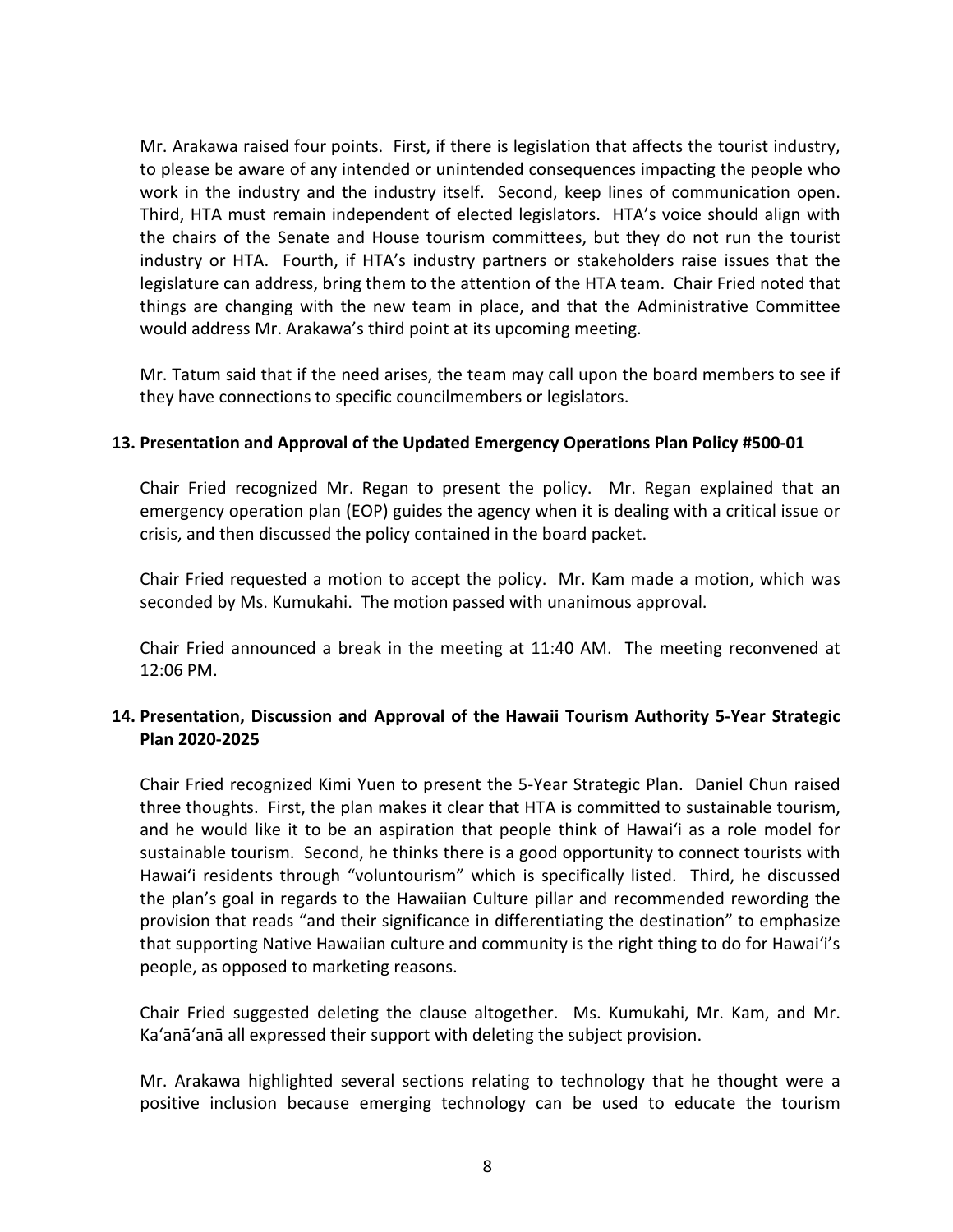industry workforce and to distinguish Hawai'i as a modern destination. Mr. Tatum noted that Mr. Regan meets with DBEDT weekly, and that one of the issues is how to integrate the different departments. He added that the plan is to have technology professionals from the state and the private sector meet to discuss what funding is needed from the legislature for infrastructure in the future.

Chair Fried requested a motion to adopt the 5-Year Plan, with a deletion on page 21 to now read "Ho'oulu (grow) the uniqueness and integrity of the Native Hawaiian culture and community through genuine experiences for both visitors and residents." The motion was made by Mr. Kam, which was seconded by Mr. Sanders. The plan was unanimously approved by the Board.

Mr. Atkins then asked if the Board can share the plan with the public. Mr. Tatum responded that HTA has already begun sharing the plan with stakeholders and legislators. Mr. Kinkley added that from a legal standpoint it may be shared.

Ms. Yuen noted that will she defer to the staff for layout and visuals assuming that everything is represented correctly. Mr. Tatum thanked John Knox and Frank Haas for their contributions to the plan.

# **15. Report of the Marketing Standing Committee with the Committee's Recommendations to Support Various Marketing Proposals, for Discussion and Action by the Board**

Chair Fried recognized Marketing Committee Chair Sanders to discuss the most recent Marketing Committee meeting. He said that the committee unanimously approved recommending funding for both FESTPAC and the Commemoration. He added that the committee was introduced to John Reyes, who will serve as SVP, Chief of MCI Sales**.** The committee received an update on the Davis Cup and the Hula Bowl. Lastly, Mr. Sanders said that the committee discussed issues related to marketing to China and supporting visitors that are currently in Hawai'i.

Chair Fried noted that sales for the Davis Cup have been disappointing and encouraged the Board to spread the word to improve sales. He added that the poor sales may be due to fallout from the Hawaii Champions Cup, where a number of the top players dropped out, and that he would not support funding the Hawaii Champions Cup moving forward.

# **16. Presentation by AEG and HVCB Regarding an Update of the Hawai'i Convention Center Recent Operational Activities and Sales Initiatives**

Chair Fried introduced Teri Orton to provide an update on the Hawai'i Convention Center (HCC). Ms. Orton discussed the information contained in the board packet. Ms. Orton also discussed HCC's year-end financials. She introduced Mari Tait to provide updates for the Capital Improvement Projects. Ms. Tait said that RFPs have been issued for ten projects, and that they have hit the execution phase for every project. Mr. Regan commended Ms.